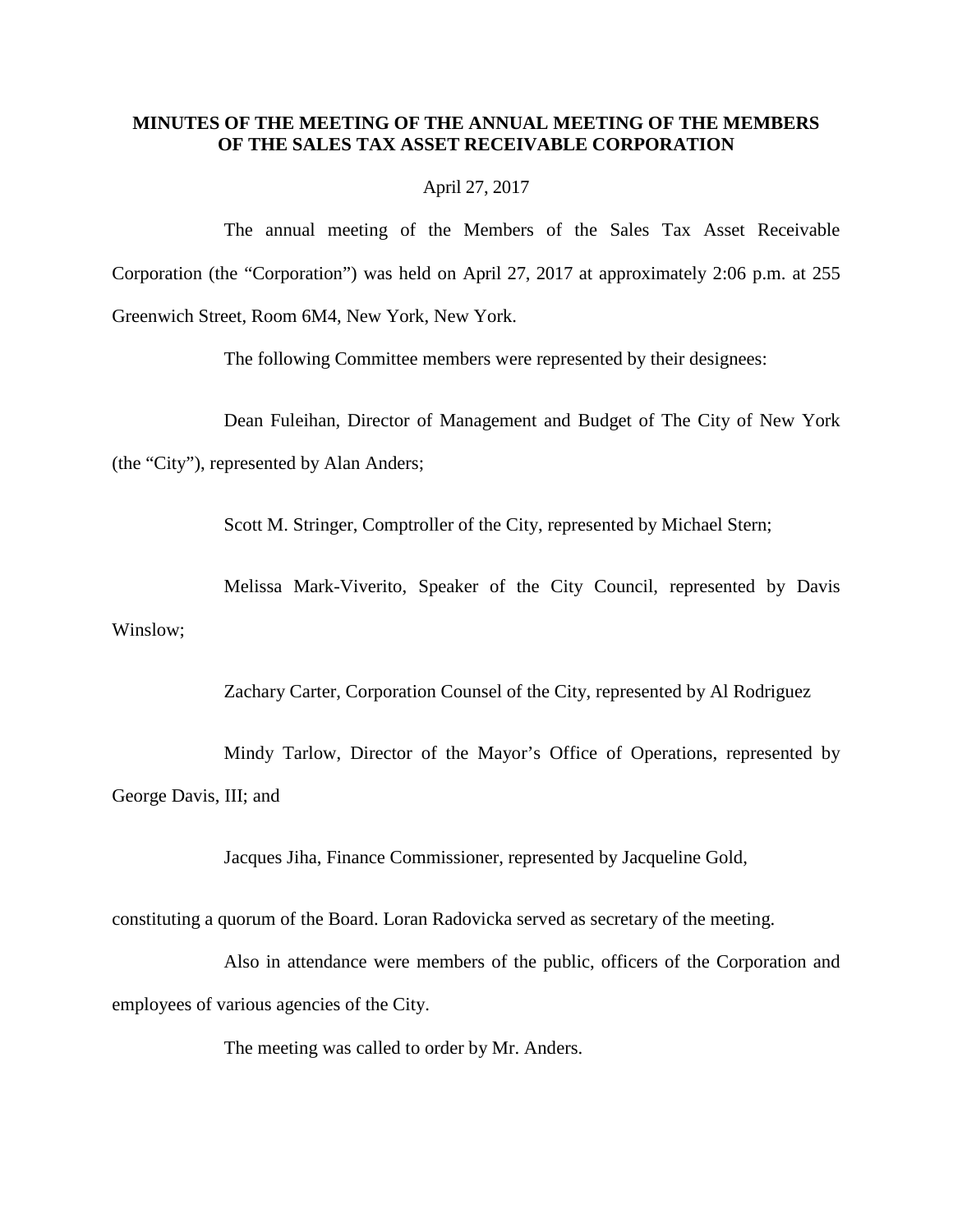### Approval of Minutes

 The first order of business was the approval of the minutes of the annual meeting of the Members of the Corporation held on September 19, 2016. Upon motion duly made and seconded, there being no objections, the following resolution to adopt such minutes was approved.

**WHEREAS,** the Members of Sales Tax Asset Receivable Corporation have reviewed the minutes of the previous meeting of the Members held on September 19, 2017 it is therefore

**RESOLVED,** that the minutes of the meeting of Members of September 19, 2017 are hereby approved.

# Election of Alternate Director

The second and final item on the agenda was the election of an Alternate Director.

Upon motion duly made and seconded, there being no objections, the following resolution to

elect an alternate Director was duly approved.

**WHEREAS**, the Sales Tax Asset Receivables Corporation (the "Corporation") is a notfor-profit local development corporation incorporated under the New York Not-For-Profit Corporation Law (the "N-PCL");

**WHEREAS**, Section 703(d) of the N-PCL provides that where directors of not-for-profit corporations are elected by membership sections, such sections may also elect alternate directors;

**WHEREAS**, pursuant to the Certificate of Incorporation and By-Laws of the Corporation, each Member comprises a Membership Class and each Membership Class constitutes a separate section entitled to elect or appoint one director and an alternate director; and

**WHEREAS**, the Membership Class consisting of City Council Speaker of the City of New York (the "Speaker") wishes to elect the Davis Winslow to act as an alternate director; it is therefore

**RESOLVED**, that the Membership Class consisting of the Speaker hereby elects Davis Winslow to act as alternate Director.